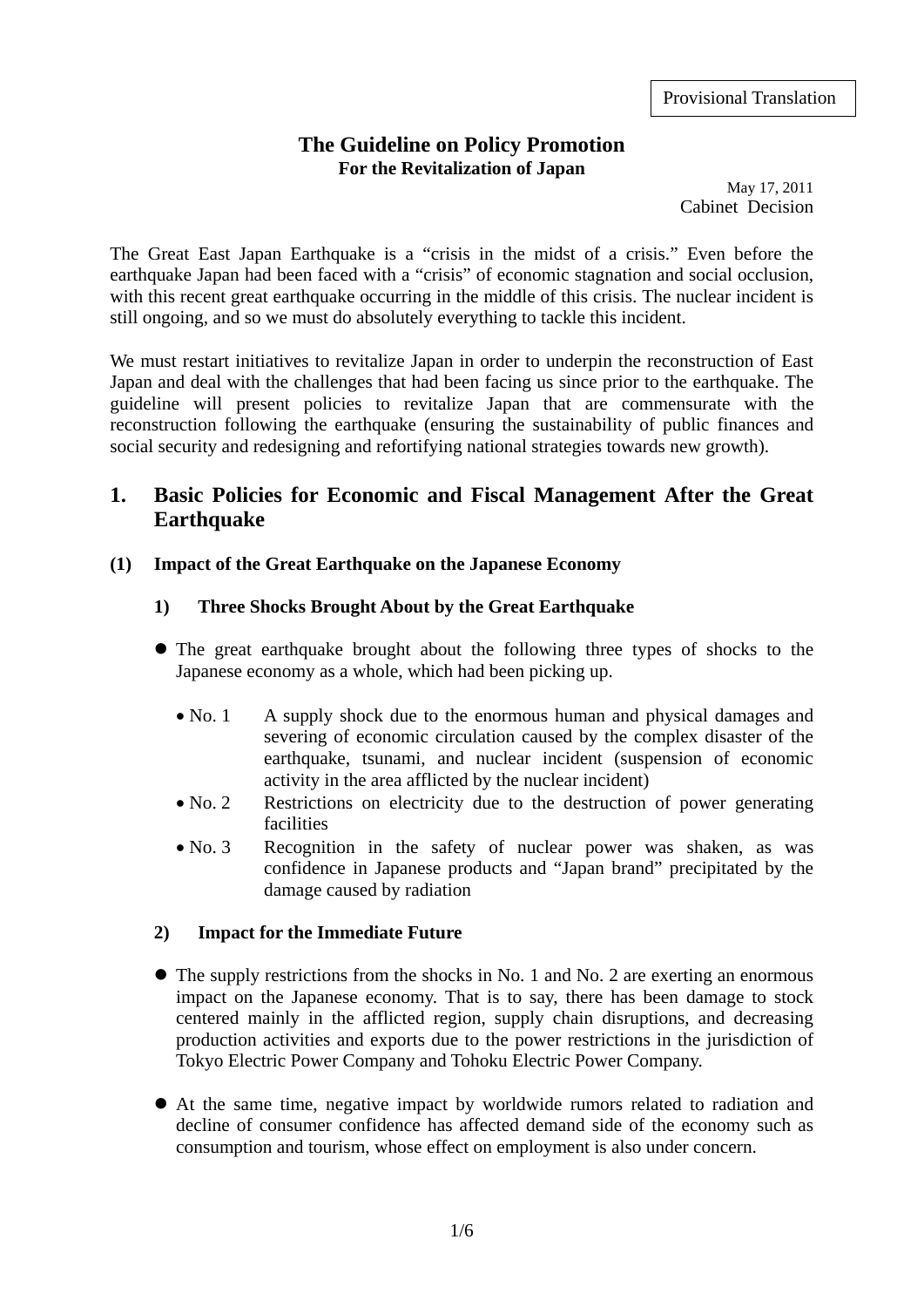- With regard to prices, although mild deflationary conditions still persist, the possibility of cost-push inflationary pressure caused by the supply constraints coupled with rises in the price of such as oil should be kept in mind.
- Flexible and active policy responses after the earthquake staved off any major problems in the financial, capital markets and the exchange market, but careful observation should be kept.

#### **3) Future Impact on the Japanese Economy**

- Impacts on the business climate from the drop in consumption and other factors are anticipated, and the continuing harsh condition for employment is expected to persist for a certain period of time as well. There is also the possibility that the restrictions on electric power will remain to some extent in the following fiscal year and beyond. Conversely, the reconstruction demand due to things like rebuilding the damaged capital stock will bring about positive effects for the business climate.
- In order to overcome concerns such as those over the energy and environmental restrictions, and outflows of companies and human resources, starting medium to long-term initiatives will conceivably be needed. At the same time, on the plus side there is the possibility that new demand for earthquake-resistant housing, electricity-conserving, energy conserving, and new energy investments will expand.

#### **(2) Basic Policies for Economic and Fiscal Management for the Immediate Future, Short-Term, and Medium to Long-Term**

- We will overcome the restrictions brought about by the great earthquake—such as by restoring economic circulation as soon as possible—in a sequential and steady manner. At the same time, we will strengthen the initiatives for achieving new growth and restore the growth potential of the Japanese economy.
- The need to ensure the sustainability of public finances and social security and maintain confidence in such institutions, which had been major issues from before, has increased all the more because of the great earthquake. As such, we will promote sound initiatives for achieving this.

#### **1) Immediate Future: Prompt Recovery from the Great Earthquake**

 We will place the highest priority on assistance for the disaster victims, assistance for the victims of the nuclear incident, disaster relief, and promptly responding to the accident at the nuclear plant. At the same time, we will also promote a variety of policies in a concentrated manner, including clearing away the mood of self-restraint, rebuilding production equipment and facilities, measures for electricity supply and demand, restoring and reconstructing supply chains, employment measures (such as the creation of direct and indirect employment for reconstruction projects and the agricultural, forestry and fishery industries, etc.), and the prevention of damage from rumors in Japan and abroad.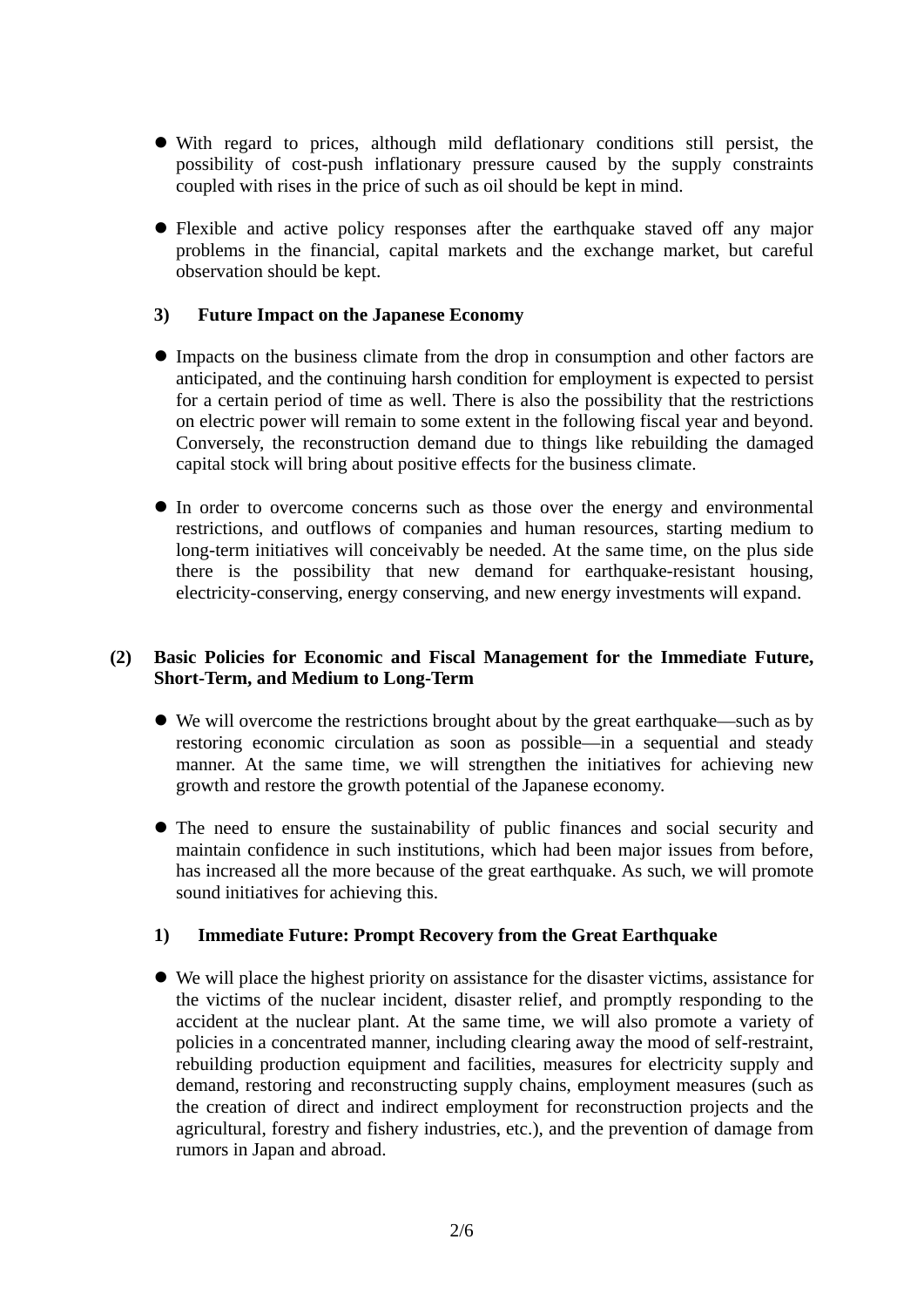- These policies will be promoted through measures such as the early implementation of the FY2011 first supplementary budget and prompt revisions to the regulation and institutionalism. We will promote initiatives that maintain their comprehensive and coherent nature as we go about clearly laying out the economic effects of the policies as a whole.
- The stability of the financial and capital markets and the exchange market is extremely important for the sake of restoring the smooth circulation of the real economy. What is more, we expect the Bank of Japan to share the basic perspectives with the government with regard to the macroeconomic management indicated within the guideline, and to continue to prop up the economy through the proper and flexible monetary policy management via the close exchange of information and cooperation with the government.
- However, attention must be paid to the rising cost of primary products such as oil, due to the conflicts in the Middle East and North Africa and increased energy demands from newly emerging countries, as well as the financial problems in Europe.

## **2) Short-Term (About Three Years From Now): Lay the Foundations for Self-Sustaining Growth**

- We will support the full-scale restoration of the disaster region. At the same time, we will also promote measures such as policy responses to the electricity restrictions and the construction of a system for supplying energy that is resistant to disasters. We will also promote moves such as restoring and strengthening "Japan brand", preventing outflows of companies and human resources to overseas and ensuring inflows of human resources from overseas, and restoring tourism demand by overcoming the damage from rumors in Japan and abroad.
- We will create a virtuous cycle for fostering new seeds of growth (including the construction of compact cities and Eco-Towns; energy conservation and new energy businesses; the development of distributed energy systems; social security services suited to regional needs; and turning agricultural, forestry, and fishery industries into value-added sextic industries, integrating processing and retailing functions, etc.) and expanding capital demands (promoting private investment through funds and encouraging the use of private finance initiatives and public-private partnerships, etc.).
- We will proactively respond to requests for the implementation of these initiatives in the disaster region in the form of forerunning models.
- Throughout this period, we will secure the financial resources needed for reconstruction following the earthquake and put into practice integrated reform of the social security and tax systems.

## **3) Medium to Long-Term: Achieve Sustainable and Self-Sustaining Growth**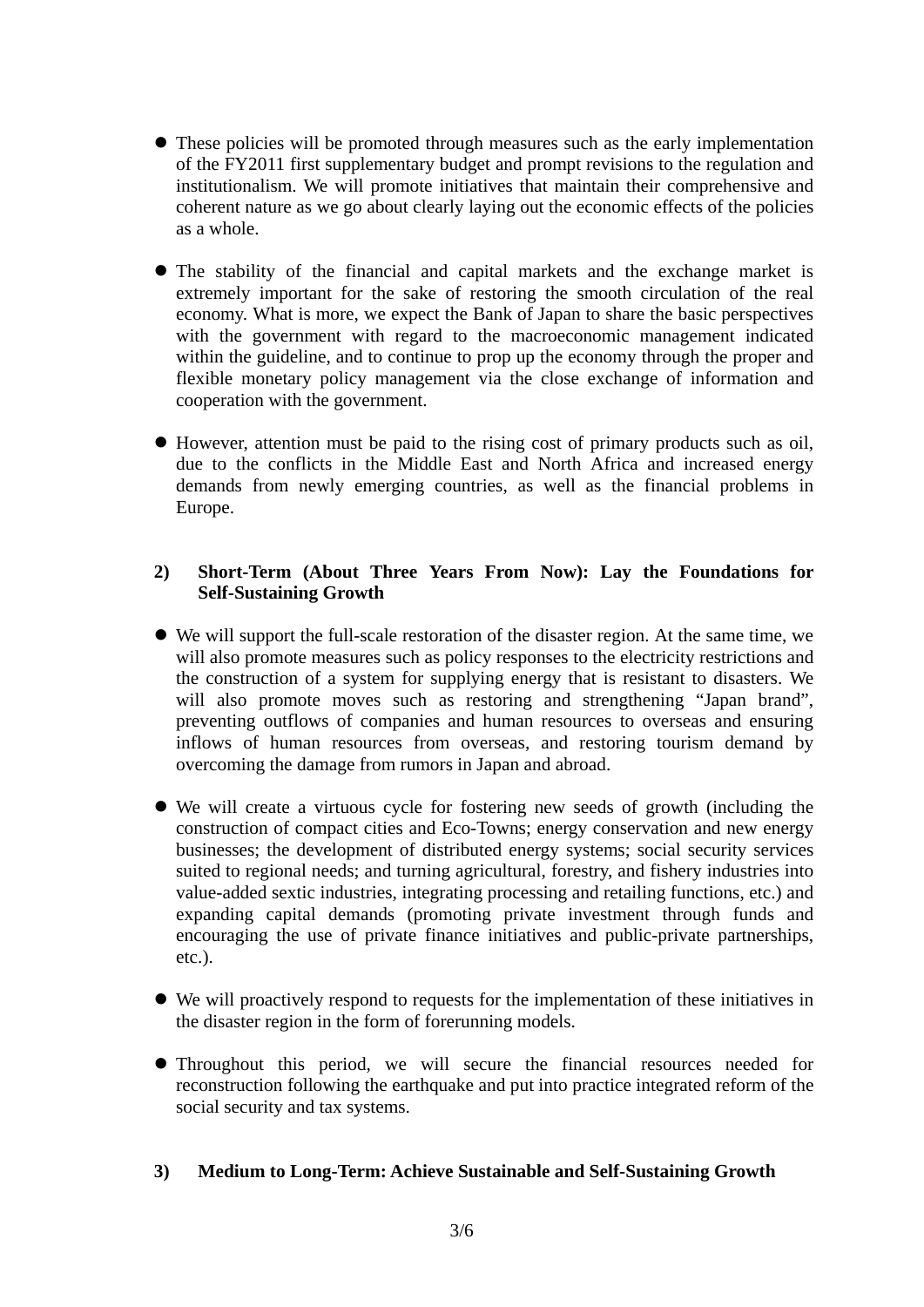- We will strengthen initiatives aimed at realizing new energy and environmental structures capable of meeting appeals for a safe and stable supply, efficiency, and for the environment, as well as robust economic structures that are fortified against enormous risks. At the same time, we will also achieve sustainable and self-sustaining growth by means of promoting the expansion of new growth sectors.
- We will firmly establish the sustainability of public finances and social security by carrying on with the integrated reform of the social security and tax systems.

## **(3) Medium to Long-Term Economic and Financial Outlook**

- We will accelerate the necessary reforms with an eye toward achieving the same level of economic growth as was previously predicted for over the medium to long-term. With regard to prices, for the immediate future we carefully judge the impact of the cost-push inflationary pressures, and strive for moderate and steady price increases measured by GDP deflators, which are the same as those predicted thus far.
- For public finances, we will steadily move forward with fiscal consolidation on a sound footing through measures such as assuring the sources of finance for reconstruction following the earthquake, the integrated reform of the social security and tax systems, and initiatives for government revitalization.
- Business trends must constantly be kept in mind for the sake of economic and fiscal management. The Cabinet Office will perform medium to long-term analysis around the middle of this year in order to check up on the economic and financial outlook.

## **2. Restarting toward Japan's Revitalization**

## **(1) Seven Basic Principles for Restarting**

In order to restart we cannot just simply resume those which had been suspended by the earthquake.

In line with the following basic principles we will rebuild the economy, industry, and local communities with resilient structures through a "qualitative shift" in our strategy towards new growth, while also fostering the human resources to sustain these. We will proceed by overcoming the weaknesses that were laid bare by the Great East Japan Earthquake and restoring our wounded confidence, while also strengthening our bonds of friendship with the world. We must regenerate a dynamic and powerful Japan.

- 1) Japan's revitalization will underpin the reconstruction of East Japan, and the reconstruction of East Japan will serve as a trailblazing example for Japan's revitalization
- 2) Establish economic and social structures that are fortified against enormous risks
- 3) Maintain confidence (public finances and social security, Japan brand)
- 4) Concentrated allotment and concentrated investment in new growth under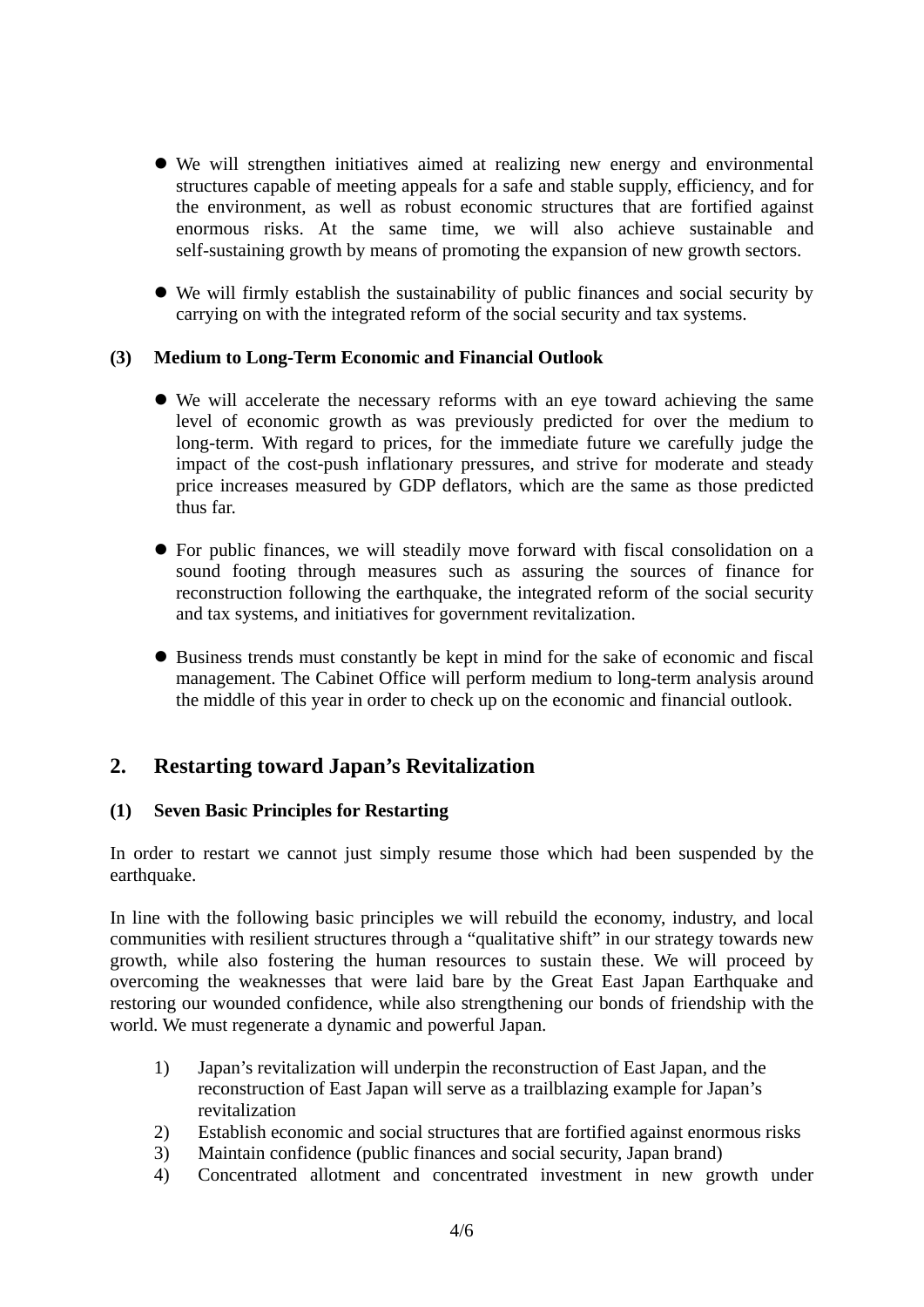resource restrictions, such as those on financial resources and electric power

- 5) Realize local empowerment and private sector vitality
- 6) Revitalize economy in an open manner by strengthening "kizuna" (the bonds of friendship)
- 7) Promote understanding in Japan and overseas regarding Japan's revitalization

## **(2) Procedures for Each Major Policy**

Japan's revitalization commensurate with reconstruction following the earthquake will be carried out under the two pillars of ensuring the sustainability of public finances and social security, and redesigning and refortifying national strategies towards new growth.

#### **I. Ensuring the Sustainability of Public Finances and Social Security**

- Integrated reform of the social security and tax systems
	- Discussions are proceeding at the Council for Intensive Discussion on Social Security Reform, and the council's final draft will be obtained by the end of June in accordance with the cabinet decision from the end of last year.
- Fiscal Management Strategy
	- We will revise The Medium-term Fiscal Framework around the middle of this year, thereby steadily pursuing fiscal consolidation in an integrated manner with economic growth and social security reforms.

#### **II. Redesigning and Refortifying National Strategies towards New Growth**

- **Growth Strategy** 
	- The Council on the Realization of the New Growth Strategy will be held beginning in May.
	- With regard to the New Growth Strategy, it will inspect items requiring a qualitative shift, those which are adhering to their objectives but for which their schedules should be revised, those adhering to both their objectives and schedules, those to be newly addressed, and so on by this summer. It will then present a concrete image for the strategy within the year for the sake of revitalizing Japan.
- Innovative Strategy for Energy and the Environment
	- The Council on the Realization of the New Growth Strategy will start making considerations for revising the strategy for becoming an environment and energy power.
	- We will consider an innovative strategy for energy and the environment consisting of a short, medium, and long-term that not only overcomes the power restrictions and strengthens safety measures, but which also corrects the distortions and vulnerabilities in the energy system and meets appeals for a safe and stable supply, efficiency, and for the environment.